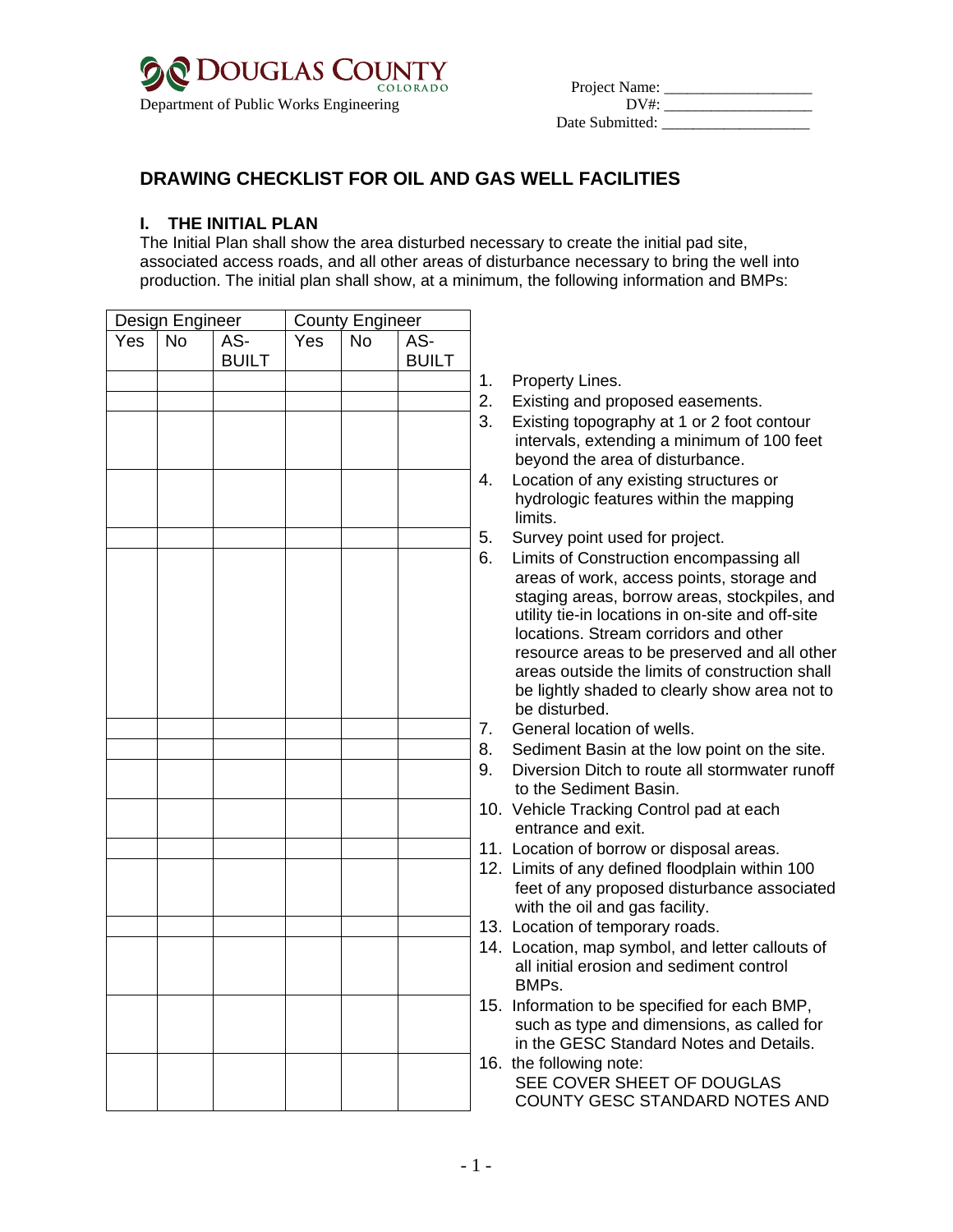

Department of Public Works Engineering

| Design Engineer |           | <b>County Engineer</b> |            |           |              |
|-----------------|-----------|------------------------|------------|-----------|--------------|
| Yes             | <b>No</b> | AS-                    | <b>Yes</b> | <b>No</b> | AS-          |
|                 |           | <b>BUILT</b>           |            |           | <b>BUILT</b> |
|                 |           |                        |            |           |              |
|                 |           |                        |            |           |              |
|                 |           |                        |            |           |              |
|                 |           |                        |            |           |              |
|                 |           |                        |            |           |              |

Date Submitted:

## DETAILS (SHEET 1) FOR LEGEND OF BMP NAMES AND SYMBOLS.

- 17. Douglas County acceptance block.
- 18. Other information as may be reasonably required by Douglas County.

## **II. THE FINAL PLAN**

The Final GESC Drawing shall include site clean up, permanent improvements, regrading and revegetation of any disturbed areas and any additional temporary erosion and/or sediment controls necessary until the well site meets final stabilization. Final stabilization shall mean installation of all permanent improvements, stabilization of all driving/parking/storage areas with gravel or other acceptable surface material and vegetation of all disturbed areas that meets the requirements of Section 6.4.2. of the *GESC Manual*. The Final Plan shall show, at a minimum, the following information and BMPs:

| Design Engineer   |                 | <b>County Engineer</b> |                   |                |                     |                          |
|-------------------|-----------------|------------------------|-------------------|----------------|---------------------|--------------------------|
| $\overline{Y}$ es | $\overline{No}$ | AS-<br><b>BUILT</b>    | $\overline{Y}$ es | $\overline{N}$ | AS-<br><b>BUILT</b> |                          |
|                   |                 |                        |                   |                |                     | ł,                       |
|                   |                 |                        |                   |                |                     | $\overline{\phantom{a}}$ |
|                   |                 |                        |                   |                |                     |                          |
|                   |                 |                        |                   |                |                     | $\ddot{\phantom{0}}$     |
|                   |                 |                        |                   |                |                     | Ĺ                        |
|                   |                 |                        |                   |                |                     | ί                        |
|                   |                 |                        |                   |                |                     |                          |
|                   |                 |                        |                   |                |                     | ł                        |
|                   |                 |                        |                   |                |                     |                          |
|                   |                 |                        |                   |                |                     |                          |
|                   |                 |                        |                   |                |                     | ξ                        |
|                   |                 |                        |                   |                |                     | í                        |
|                   |                 |                        |                   |                |                     |                          |
|                   |                 |                        |                   |                |                     |                          |
|                   |                 |                        |                   |                |                     |                          |
|                   |                 |                        |                   |                |                     |                          |
|                   |                 |                        |                   |                |                     |                          |

- 1. Existing topography in areas of proposed contours need not be shown.
- 2. Existing Initial BMPs shall be shown, (screened). Dimension information shall not be shown.
- 3. Location of permanent oil and gas facilities such as well heads, tanks, etc.
- 4. Location of all gravel driving/parking/production areas.
- 5. Seed and Mulch of all disturbed areas outside of the gravel
	- driving/parking/production areas.
- 6. Erosion Control Blanket on slopes steeper than 4:1.
- 7. Location of permanent drainage features including water quality facilities per the *Drainage Manual*, as amended.
- 8. Limits of any designated floodplain within 100 feet of any proposed disturbance associated with the oil and gas location.
- 9. Additional BMPs as required by Section 3 of the *GESC Manual*.
- 10. Directional flow arrows on all drainage features.
- 11. Any initial BMPs that are to be removed and any resulting disturbed area to be stabilized.
- 12. Location of all final erosion and sediment control BMPs (including seeding and